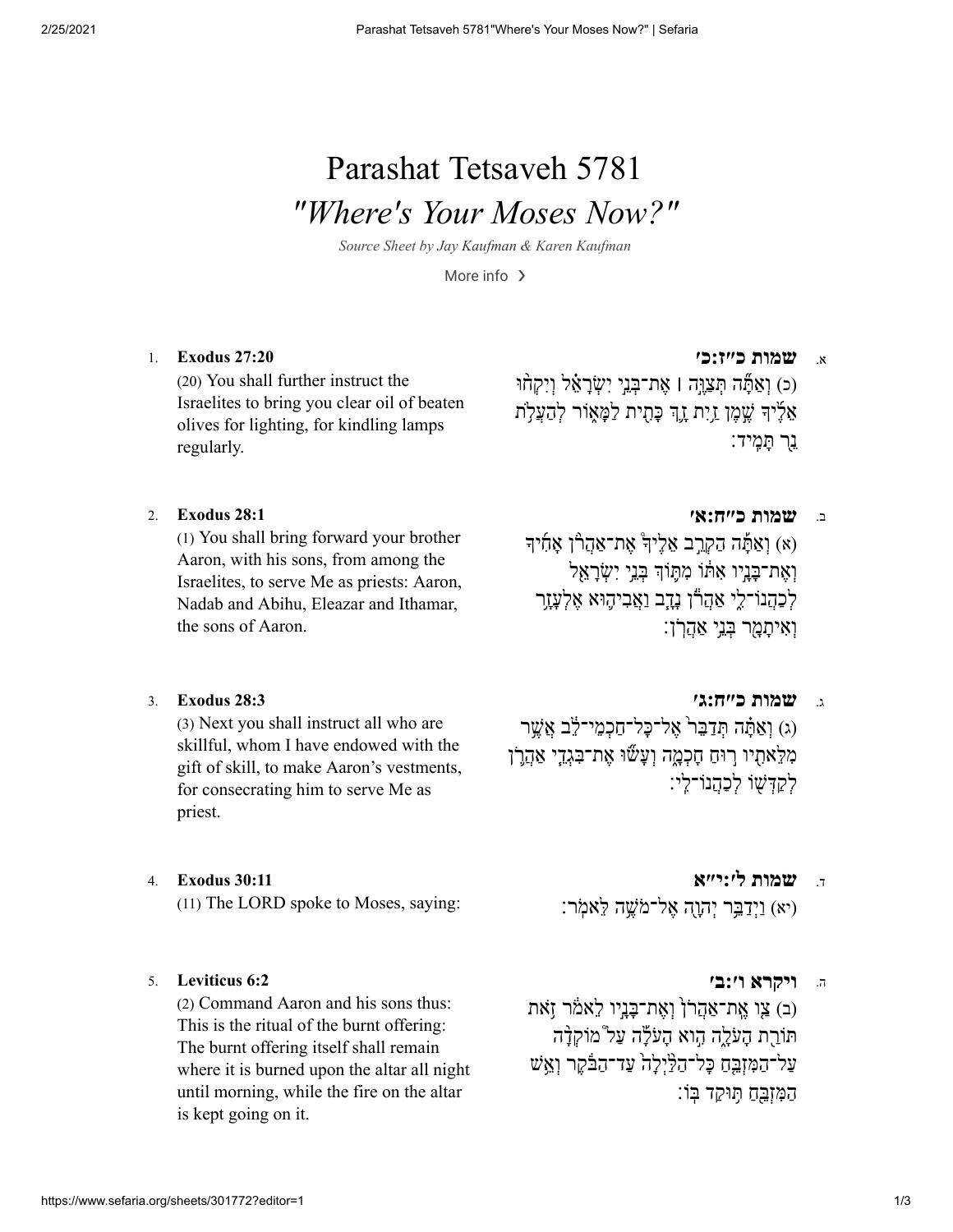6. Aaron 30, Moses 0. Why? .ו

(13) But he said, "Please, O Lord, make someone else Your agent." (14) The LORD became angry with Moses, and He said, "There is your brother Aaron the Levite. He, I know, speaks readily. Even now he is setting out to meet you, and he will be happy to see you. (15) You shall speak to him and put the words in his mouth—I will be with you and with him as you speak, and tell both of you what to do— (16) and he shall speak for you to the people. Thus he shall serve as your spokesman, with you playing the role of God to him,

ז. **שמות [ד׳:י״ג-ט״ז](https://www.sefaria.org/Exodus.4.13-16) 4:13-16 [Exodus](https://www.sefaria.org/Exodus.4.13-16)** 7.

(יג) וַיִּאמֶר בִּי אֲדָנִי שָׁלַח־נאָ בְּיַד־תִּשָׁלִח: (יד) וַיֵּחַר־אַף יְהוַד בְּמֹשֵׁה וַיֹּאמֶר הֲלֹא  $\gamma$ אֲהַרֹן אַחָי $\epsilon$  הַלְּוֹי ידָעֲתִּי כֵּי־דַבֵּר יִדַבֵּר ָהוּא וַגֶם הִנֶּה־הוּא יֹצֵא לְקְרַאתֶד וְרָאֲדֶ וְשַׂמַח בִּלְבָּוֹ: (טו) וְדָבַּרְהַּ אֱלַיו וְשַׂמְתַּ ְאֶת־הַדְּבַרִים בְּפֵיו וְאֲנֹלִי אֱהָיֶה עָם־פִּיּךְ ועם־פִּיהוּ וְהוֹרִיתֵי אֶתְכֶּם אֶת אֱשֶׁר ַתְּעֲשׂוּן: (טז) וְדָבֵּר־הוּא לִדְּ אֱל־הִעָּם וְהִיה הוּא יֶהְיֵה־לִּךְ לִפֶּ֫ה וְאַתַּה תֵּהִיֵּה־לִּוֹ ֵֽלא ִֽהים׃

(32) Now, if You will forgive their sin [well and good]; but if not, erase me from the record which You have written!"

ח. **שמות [ל״ב:ל״ב](https://www.sefaria.org/Exodus.32.32) 32:32 [Exodus](https://www.sefaria.org/Exodus.32.32)** 8.

(לב) וְעֲתָּה אָם־תִּשֵּׂא חַטַּאַתַם וְאָם־אֵין ָמְחֵנִי נַא מִסִפְרַךְ אֲשֵׁר כַּתֲבָתָּ׃

Matthew Berkowitz, JTS, "The Priest's Brother" (*A Taste of Torah, February, 2002)* ט. 9.

Two commentators offer divergent psychological interpretations of this omission, raising two very different images of Moses. *Midreshei HaTorah* credits Moses with great humility. Knowing that Aaron was to serve as the high priest, Moses wants his brother to receive all the attention in this *parasha:* "Moses our teacher, in his humility, strove in all these matters to enhance the honor and glory of Aaron, and exerted himself, as if he had himself initiated the idea to induct him in the priestly function. He carried out this delegation of authority not as one commanded to do so, out of necessity, but rather, wholeheartedly, as a true friend who puts himself at the disposal of his Maker, even when his name is not mentioned." According to this commentary, Moses is all too willing to share the limelight, and indeed feels genuine pride at the successes and achievements of his brother.

Moses Alsheik (1508–1600), in his record of his Shabbat sermons in *Tzefat,* describes a different Moses, one who feels jilted and left out as he sees others involved in the creation of the Tabernacle and its functions: "Picture his enthusiasm and involvement with this historic venture to provide a sanctuary on earth for the Presence of God. Contrast this with his keen disappointment when the command went forth to bring Him an "offering" from the people, appoint Bezalel and Oholiav as the designers, and enlist the aid of all the skilled craftsmen to make the Ark, the Menorah, the Table, the Tent and all the various accessories. Then came the turn of Aaron and his sons. They would officiate. Where was Moses in all this."